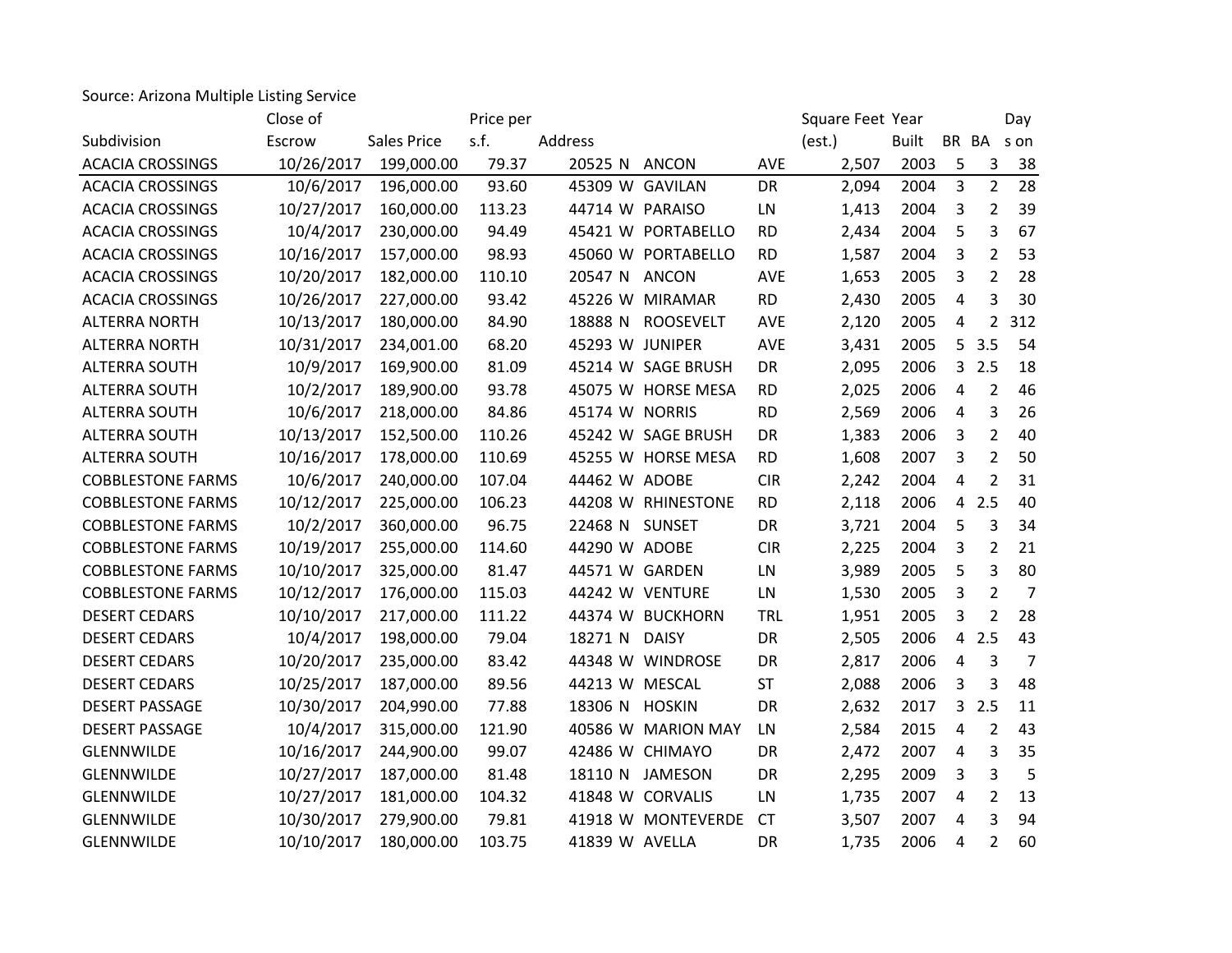| <b>GLENNWILDE</b>       | 10/27/2017 | 183,500.00 | 99.78  |                 | 41348 W BARCELONA  | DR         | 1,839 | 2008 | 4              | $\overline{2}$ | 5              |
|-------------------------|------------|------------|--------|-----------------|--------------------|------------|-------|------|----------------|----------------|----------------|
| <b>HACIENDA ACRES</b>   | 10/3/2017  | 28,000.00  | 41.67  |                 | 6210 N POPLAR      | <b>ST</b>  | 672   | 1981 | 2              | 2              | 16             |
| HIDDEN VALLEY ESTATES   | 10/12/2017 | 117,000.00 | 109.76 |                 | 54296 W CLEARVIEW  | <b>RD</b>  | 1,066 | 2004 | 3              | $2^{\circ}$    | 295            |
| HIDDEN VALLEY ESTATES   | 10/23/2017 | 52,500.00  | 43.75  | 394 N           | <b>DESERT PARK</b> | LN         | 1,200 | 1982 | 2              | $\overline{2}$ | 53             |
| HOMESTEAD               | 10/5/2017  | 201,995.00 | 108.66 | 40031 W GANLY   |                    | <b>WAY</b> | 1,859 | 2017 | 3              | $\overline{2}$ | 53             |
| HOMESTEAD               | 10/12/2017 | 250,000.00 | 84.34  | 41021 W HOPPER  |                    | DR         | 2,964 | 2007 | $\overline{4}$ | 2.5            | 280            |
| <b>HOMESTEAD</b>        | 10/31/2017 | 183,000.00 | 72.36  | 40437 W ROBBINS |                    | DR         | 2,529 | 2007 | 4              | 3              | $\overline{7}$ |
| <b>HOMESTEAD NORTH</b>  | 10/11/2017 | 315,000.00 | 103.41 | 40865 W NOVAK   |                    | LN         | 3,046 | 2007 | $\overline{4}$ | 2.5            | 69             |
| HOMESTEAD NORTH         | 10/16/2017 | 185,000.00 | 117.31 | 39969 W HOPPER  |                    | DR         | 1,577 | 2015 | 3              | 2              | 45             |
| <b>HOMESTEAD NORTH</b>  | 10/19/2017 | 176,000.00 | 86.83  | 20748 N         | <b>DRIES</b>       | <b>RD</b>  | 2,027 | 2009 | 4              | 2.5            | 21             |
| <b>HOMESTEAD NORTH</b>  | 10/24/2017 | 185,000.00 | 87.76  | 20898 N         | <b>DRIES</b>       | <b>RD</b>  | 2,108 | 2007 |                | 4 2.5          | 44             |
| HOMESTEAD NORTH         | 10/13/2017 | 234,990.00 | 105.09 | 20146 N         | <b>TAMMY</b>       | <b>ST</b>  | 2,236 | 2016 | 4              | 3              | 51             |
| <b>HOMESTEAD NORTH</b>  | 10/10/2017 | 221,390.00 | 95.88  | 39945 W CURTIS  |                    | <b>WAY</b> | 2,309 | 2017 | 3              | $\overline{2}$ | $\overline{4}$ |
| <b>HOMESTEAD NORTH</b>  | 10/25/2017 | 212,900.00 | 97.21  |                 | 20236 N WILFORD    | AVE        | 2,190 | 2017 | 3              | $\overline{2}$ | 35             |
| <b>HOMESTEAD NORTH</b>  | 10/13/2017 | 187,000.00 | 108.28 | 20951 N         | <b>DRIES</b>       | <b>RD</b>  | 1,727 | 2007 | 4              | $\overline{2}$ | 64             |
| HOMESTEAD NORTH         | 10/19/2017 | 222,000.00 | 87.74  | 40324 W NOVAK   |                    | LN         | 2,530 | 2008 | $\overline{4}$ | 2.5            | 37             |
| <b>HOMESTEAD NORTH</b>  | 10/2/2017  | 177,000.00 | 77.76  | 40359 W HAYDEN  |                    | DR         | 2,276 | 2008 |                | 4 2.5          | 60             |
| HOMESTEAD NORTH         | 10/12/2017 | 174,700.00 | 79.70  |                 | 39975 W THORNBERRY | LN         | 2,192 | 2007 |                | 32.5           | 174            |
| <b>HOMESTEAD NORTH</b>  | 10/25/2017 | 178,000.00 | 81.20  |                 | 39988 W SANDERS    | <b>WAY</b> | 2,192 | 2007 | 4              | 2.5            | 79             |
| <b>HOMESTEAD NORTH</b>  | 10/31/2017 | 179,900.00 | 85.34  | 21060 N LAUREN  |                    | <b>RD</b>  | 2,108 | 2007 |                | 4 2.5          | 56             |
| HOMESTEAD NORTH         | 10/31/2017 | 194,000.00 | 88.34  | 41414 W COLTIN  |                    | <b>WAY</b> | 2,196 | 2013 | 4              | 3              | 46             |
| <b>HOMESTEAD NORTH</b>  | 10/12/2017 | 264,990.00 | 100.60 | 40685 W PRYOR   |                    | LN         | 2,634 | 2017 | 4              | $\overline{2}$ | 73             |
| LAKES AT RANCHO EL DOF  | 10/20/2017 | 210,900.00 | 96.26  |                 | 40787 W PARKHILL   | DR         | 2,191 | 2012 | 3              | $\overline{2}$ | 69             |
| MARICOPA MEADOWS        | 10/24/2017 | 169,900.00 | 93.40  |                 | 46108 W STARLIGHT  | DR         | 1,819 | 2005 | 4              | 3              | 16             |
| <b>MARICOPA MEADOWS</b> | 10/27/2017 | 140,000.00 | 95.49  | 46001 W GUILDER |                    | AVE        | 1,466 | 2005 | 3              | $\overline{2}$ | 6              |
| <b>MARICOPA MEADOWS</b> | 10/31/2017 | 186,000.00 | 62.14  |                 | 45604 W DUTCHMAN   | <b>DR</b>  | 2,993 | 2006 | 4              | 2.5            | 85             |
| MARICOPA MEADOWS        | 10/11/2017 | 180,000.00 | 107.71 |                 | 45995 W STARLIGHT  | DR         | 1,671 | 2005 | 3              | $\overline{2}$ | 34             |
| <b>MARICOPA MEADOWS</b> | 10/13/2017 | 179,900.00 | 88.75  | 18634 N         | <b>SMITH</b>       | DR         | 2,027 | 2005 | 3              | $\overline{2}$ | 9              |
| <b>MARICOPA MEADOWS</b> | 10/20/2017 | 189,900.00 | 88.53  | 18734 N         | <b>SMITH</b>       | <b>DR</b>  | 2,145 | 2005 | 4              | $\overline{2}$ | 43             |
| MARICOPA MEADOWS        | 10/25/2017 | 212,000.00 | 54.56  | 19181 N         | <b>MILLER</b>      | <b>WAY</b> | 3,885 | 2006 | $\overline{4}$ | 2.5            | 86             |
| <b>MARICOPA MEADOWS</b> | 10/31/2017 | 140,000.00 | 134.48 |                 | 46164 W WINDMILL   | <b>DR</b>  | 1,041 | 2005 | 3              | $\overline{2}$ | 35             |
| <b>MARICOPA MEADOWS</b> | 10/31/2017 | 120,000.00 | 115.27 |                 | 46109 W WINDMILL   | DR         | 1,041 | 2005 | 3              | $\overline{2}$ | 21             |
| <b>MARICOPA MEADOWS</b> | 10/24/2017 | 148,000.00 | 96.92  |                 | 45709 W SHERIDAN   | <b>RD</b>  | 1,527 | 2006 | 4              | $\overline{2}$ | 116            |
| <b>MARICOPA MEADOWS</b> | 10/3/2017  | 188,000.00 | 68.19  |                 | 45611 W BARBARA    | LN         | 2,757 | 2005 | 4              | 2.5            | 33             |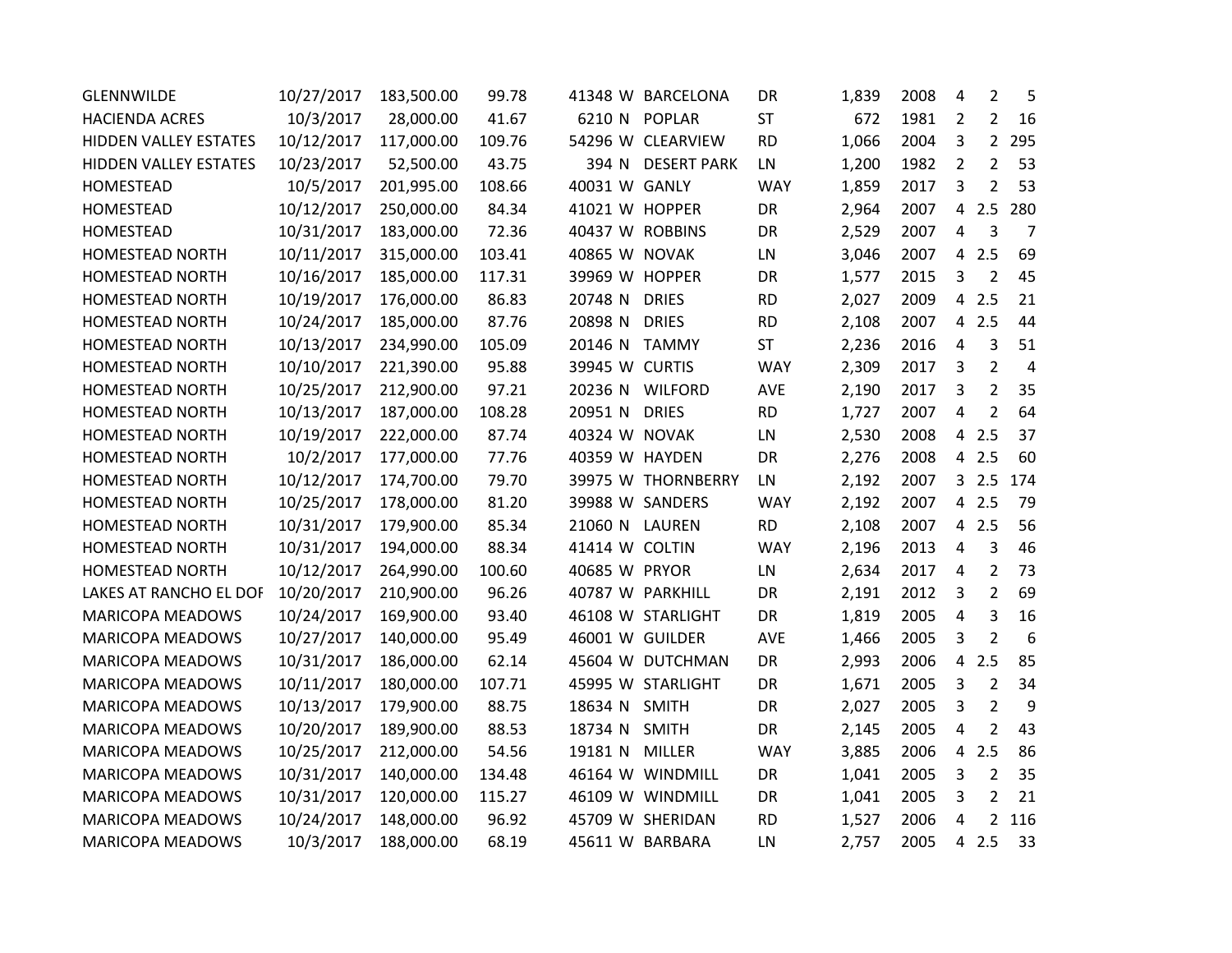| <b>MARICOPA MEADOWS</b> | 10/4/2017  | 154,000.00 | 118.82 | 45512 W SKY    |                          | LN         | 1,296 | 2005 | 3              | $\overline{2}$ | 12             |
|-------------------------|------------|------------|--------|----------------|--------------------------|------------|-------|------|----------------|----------------|----------------|
| <b>MARICOPA MEADOWS</b> | 10/26/2017 | 167,000.00 | 96.48  | 18155 N        | MADISON                  | <b>RD</b>  | 1,731 | 2005 | 3              | 2              | 44             |
| <b>MARICOPA MEADOWS</b> | 10/4/2017  | 235,000.00 | 78.10  |                | 45734 W MEADOWS          | LN         | 3,009 | 2006 |                | 32.5           | 34             |
| <b>PALO BREA</b>        | 10/5/2017  | 270,000.00 | 60.00  |                | 44090 W PALO AMARILLC RD |            | 4,500 | 2007 | $\overline{4}$ | 3.5            | 37             |
| PALO VERDE ESTATES      | 10/2/2017  | 180,000.00 | 117.11 |                | 53799 W MOON DUST        | <b>RD</b>  | 1,537 | 2006 | 3              | $\overline{2}$ | 43             |
| <b>PROVINCE</b>         | 10/3/2017  | 319,489.00 | 132.57 |                | 41556 W SOLSTICE         | <b>CT</b>  | 2,410 | 2016 |                | 32.5           | 375            |
| <b>PROVINCE</b>         | 10/6/2017  | 327,500.00 | 151.83 |                | 41595 W SUMMER SUN       | LN         | 2,157 | 2017 |                | 2.5            | 77             |
| <b>PROVINCE</b>         | 10/11/2017 | 298,000.00 | 123.45 |                | 41719 W SOLSTICE         | <b>CT</b>  | 2,414 | 2016 |                | 32.5           | 369            |
| <b>PROVINCE</b>         | 10/20/2017 | 276,000.00 | 146.03 |                | 41578 W HARVEST MOOI DR  |            | 1,890 | 2016 |                | 2 2.5 419      |                |
| <b>PROVINCE</b>         | 10/20/2017 | 244,000.00 | 144.38 |                | 20339 N WINTER ESCAPE CT |            | 1,690 | 2016 | $\overline{2}$ | $\overline{2}$ | 444            |
| <b>PROVINCE</b>         | 10/25/2017 | 268,900.00 | 141.82 |                | 42833 W MALLARD          | <b>RD</b>  | 1,896 | 2017 |                | 2.5            | 326            |
| <b>PROVINCE</b>         | 10/27/2017 | 215,000.00 | 104.31 | 42504 W ABBEY  |                          | <b>RD</b>  | 2,061 | 2005 | $\overline{2}$ | $\overline{2}$ | 155            |
| <b>PROVINCE</b>         | 10/27/2017 | 289,900.00 | 127.71 |                | 20357 N WINTER ESCAPE CT |            | 2,270 | 2016 |                | 3 2.5 467      |                |
| <b>PROVINCE</b>         | 10/30/2017 | 187,000.00 | 141.56 |                | 41630 W CALIENTE         | DR         | 1,321 | 2017 | $\overline{2}$ | 2              | $\overline{3}$ |
| <b>PROVINCE</b>         | 10/27/2017 | 360,000.00 | 148.09 |                | 42158 W BACCARAT         | DR         | 2,431 | 2013 | 3              | $\overline{2}$ | 26             |
| <b>PROVINCE</b>         | 10/25/2017 | 240,000.00 | 153.15 | 42758 W DARTER |                          | DR         | 1,567 | 2011 | $\overline{2}$ | $\overline{2}$ | 56             |
| <b>PROVINCE</b>         | 10/2/2017  | 200,000.00 | 117.64 |                | 20277 N RIVERBANK        | <b>RD</b>  | 1,700 | 2006 | $\overline{2}$ | $2^{\circ}$    | 166            |
| <b>PROVINCE</b>         | 10/25/2017 | 247,777.00 | 144.05 |                | 42360 W FOUNTAINHEAE ST  |            | 1,720 | 2006 | $\overline{2}$ |                | 2 126          |
| RANCHO EL DORADO        | 10/27/2017 | 166,000.00 | 100.42 |                | 43572 W SAGEBRUSH        | <b>TRL</b> | 1,653 | 2002 | 3              | $\overline{2}$ | 9              |
| RANCHO EL DORADO        | 10/13/2017 | 165,000.00 | 99.33  |                | 43770 W RIO GRANDE       | DR         | 1,661 | 2002 | 3              | $\overline{2}$ | $\mathbf 0$    |
| RANCHO EL DORADO        | 10/30/2017 | 158,250.00 | 94.08  |                | 43837 W BEDFORD          | DR         | 1,682 | 2001 | 4              | $\overline{2}$ | 22             |
| RANCHO EL DORADO        | 10/26/2017 | 189,500.00 | 88.92  |                | 42659 W VENTURE          | <b>RD</b>  | 2,131 | 2003 | 3              | $\overline{2}$ | 31             |
| RANCHO EL DORADO        | 10/20/2017 | 155,000.00 | 107.94 |                | 42407 W SUNLAND          | DR         | 1,436 | 2003 | 3              | $\overline{2}$ | 90             |
| RANCHO EL DORADO        | 10/3/2017  | 155,500.00 | 100.58 | 41689 W WARREN |                          | LN         | 1,546 | 2005 | 3              | 2.5            | 102            |
| RANCHO EL DORADO        | 10/13/2017 | 132,500.00 | 121.23 |                | 42562 W MICHAELS         | DR         | 1,093 | 2003 | 3              | 1.8            | 41             |
| RANCHO EL DORADO        | 10/31/2017 | 207,500.00 | 89.82  |                | 42707 W MICHAELS         | DR         | 2,310 | 2003 | $\overline{4}$ | 2.5            | $\overline{3}$ |
| RANCHO EL DORADO        | 10/9/2017  | 159,500.00 | 110.08 |                | 42304 W OAKLAND          | DR         | 1,449 | 2003 | 3              | $\overline{2}$ | 36             |
| RANCHO EL DORADO        | 10/4/2017  | 177,000.00 | 72.04  |                | 41728 W SUNLAND          | DR         | 2,457 | 2004 | 4              | $\mathbf{3}$   | 116            |
| RANCHO EL DORADO        | 10/5/2017  | 189,990.00 | 99.00  |                | 42241 W CHISHOLM         | DR         | 1,919 | 2003 | 3              | $\overline{2}$ | 53             |
| RANCHO EL DORADO        | 10/5/2017  | 164,500.00 | 107.72 | 42574 W COLBY  |                          | DR         | 1,527 | 2003 | 3              | $\overline{2}$ | 41             |
| RANCHO EL DORADO        | 10/12/2017 | 232,000.00 | 119.71 |                | 43266 W SUNLAND          | DR         | 1,938 | 2002 | 3              |                | 2 120          |
| RANCHO EL DORADO        | 10/11/2017 | 156,500.00 | 111.71 | 42511 W BUNKER |                          | DR         | 1,401 | 2003 | 3              | $\overline{2}$ | 38             |
| RANCHO EL DORADO        | 10/17/2017 | 164,900.00 | 112.10 | 21381 N        | <b>DENVER</b>            | <b>CT</b>  | 1,471 | 2009 | 3              | $\overline{2}$ | 31             |
| RANCHO EL DORADO        | 10/20/2017 | 154,900.00 | 100.13 |                | 41716 W SUNLAND          | DR         | 1,547 | 2004 | $\mathbf{3}$   | 2.5            | $\overline{7}$ |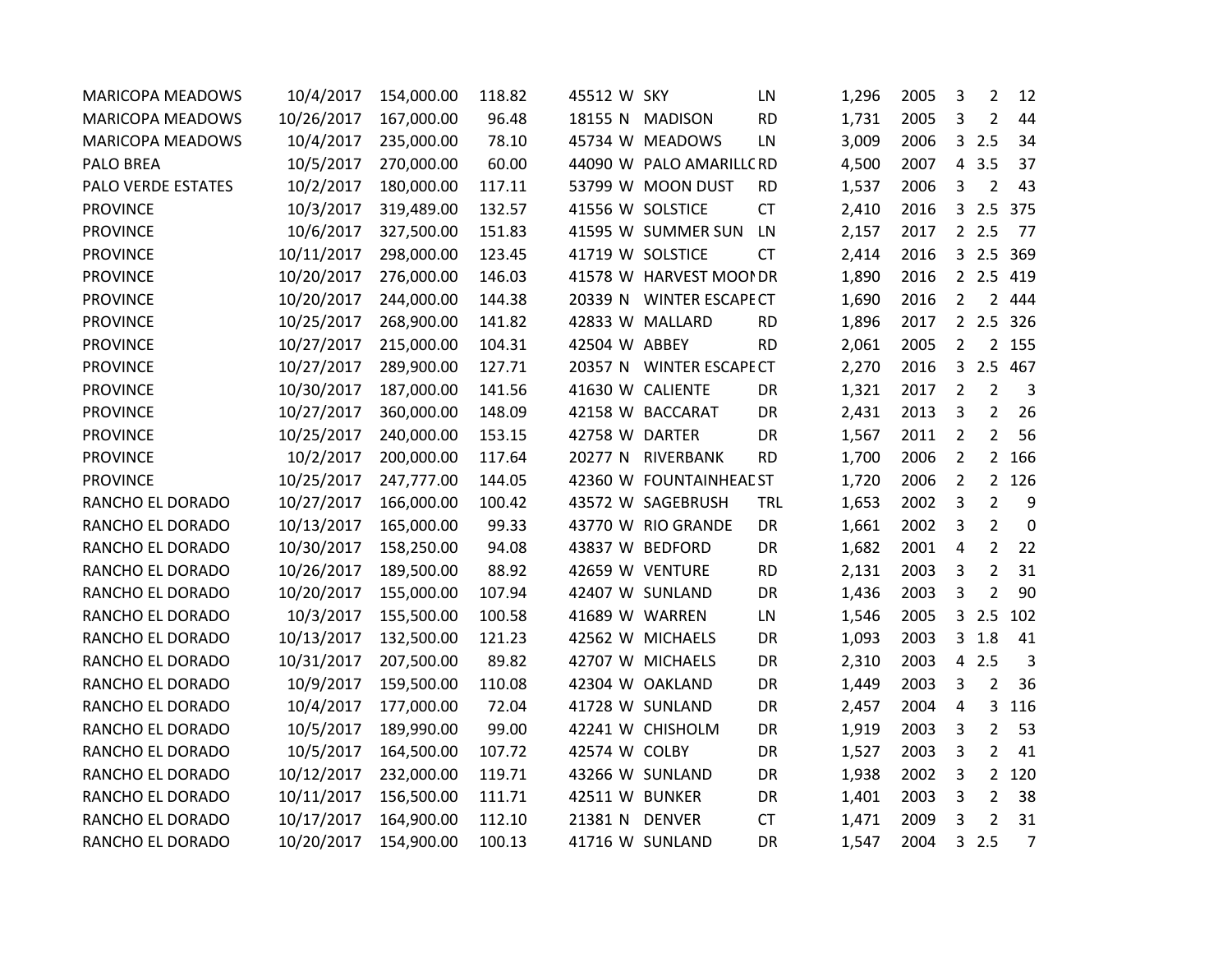| RANCHO EL DORADO                 | 10/20/2017 | 167,900.00 | 99.64  | 22111 N         | <b>BISHOP</b>             | DR          | 1,685 | 2005 | 3              | $\overline{2}$ | 71             |
|----------------------------------|------------|------------|--------|-----------------|---------------------------|-------------|-------|------|----------------|----------------|----------------|
| RANCHO EL DORADO                 | 10/27/2017 | 166,900.00 | 98.99  |                 | 42574 W CHAMBERS          | DR          | 1,686 | 2001 | 3              | $\overline{2}$ | 62             |
| RANCHO EL DORADO                 | 10/27/2017 | 204,000.00 | 104.24 |                 | 42270 W CHAMBERS          | DR          | 1,957 | 2005 | 4              | $\overline{2}$ | 74             |
| RANCHO EL DORADO                 | 10/3/2017  | 197,500.00 | 79.67  | 41172 W CAHILL  |                           | DR          | 2,479 | 2007 | 5              | 3              | $\overline{4}$ |
| RANCHO EL DORADO                 | 10/4/2017  | 229,900.00 | 92.55  | 41166 W BRAVO   |                           | DR          | 2,484 | 2007 | 4              | 3              | 19             |
| RANCHO EL DORADO                 | 10/10/2017 | 151,000.00 | 62.50  | 41307 W CAHILL  |                           | DR          | 2,416 | 2007 | 4              | $\overline{2}$ | 91             |
| RANCHO EL DORADO                 | 10/3/2017  | 160,000.00 | 103.96 | 41138 W BRAVO   |                           | DR          | 1,539 | 2007 | 3              | $\overline{2}$ | 20             |
| RANCHO EL DORADO                 | 10/12/2017 | 262,000.00 | 75.94  | 21352 N DENTON  |                           | DR          | 3,450 | 2007 | 5              | $\mathbf{3}$   | 199            |
| RANCHO EL DORADO                 | 10/9/2017  | 294,500.00 | 161.72 | 40910 W WADE    |                           | DR          | 1,821 | 2013 | 3              | $\overline{2}$ | 42             |
| RANCHO MIRAGE ESTATE!            | 10/11/2017 | 165,000.00 | 96.94  |                 | 38180 W SANTA CLARA       | <b>AVE</b>  | 1,702 | 2007 | 3              | $\overline{2}$ | 48             |
| RANCHO MIRAGE ESTATE: 10/20/2017 |            | 225,900.00 | 89.86  | 38130 W LA PAZ  |                           | <b>ST</b>   | 2,514 | 2017 | 5              | 3              | 91             |
| <b>RANCHO MIRAGE ESTATE!</b>     | 10/31/2017 | 221,000.00 | 87.91  | 38200 W LA PAZ  |                           | <b>ST</b>   | 2,514 | 2017 | 5              | 3              | $\overline{3}$ |
| <b>RANCHO MIRAGE ESTATE!</b>     | 10/31/2017 | 192,900.00 | 104.95 | 38267 W LA PAZ  |                           | <b>ST</b>   | 1,838 | 2017 | 3              | $\overline{2}$ | 36             |
| <b>RANCHO MIRAGE ESTATE!</b>     | 10/18/2017 | 254,900.00 | 76.78  |                 | 38091 W ISABELLA          | LN          | 3,320 | 2017 | 4              | $\overline{3}$ | 298            |
| <b>RANCHO MIRAGE ESTATE!</b>     | 10/26/2017 | 190,500.00 | 102.20 |                 | 38112 W ISABELLA          | LN          | 1,864 | 2017 | 3              | $2^{\circ}$    | 362            |
| <b>RANCHO MIRAGE ESTATE!</b>     | 10/31/2017 | 204,500.00 | 92.95  |                 | 38140 W SAN CAPISTRAN AVE |             | 2,200 | 2017 | 4              | $\overline{2}$ | 155            |
| <b>SANTA ROSA</b>                | 10/20/2017 | 177,990.00 | 115.80 | 17017 N         | ROSEMONT                  | <b>ST</b>   | 1,537 | 2017 | 4              | $\overline{2}$ | 58             |
| <b>SANTA ROSA</b>                | 10/18/2017 | 189,990.00 | 99.16  | 17103 N         | <b>ALLEGRA</b>            | DR          | 1,916 | 2017 | 4              | $\overline{2}$ | 35             |
| <b>SANTA ROSA</b>                | 10/12/2017 | 196,990.00 | 97.23  | 42186 W ROJO    |                           | ST          | 2,026 | 2017 | 5              | 3              | 9              |
| <b>SANTA ROSA</b>                | 10/18/2017 | 201,075.00 | 94.76  | 42144 W ROJO    |                           | <b>ST</b>   | 2,122 | 2017 | 4              | $\overline{2}$ | 48             |
| <b>SANTA ROSA</b>                | 10/10/2017 | 206,498.00 | 94.03  | 42156 W ROJO    |                           | <b>ST</b>   | 2,196 | 2017 | 4              | 3              | 9              |
| <b>SENITA</b>                    | 10/4/2017  | 203,000.00 | 62.65  | 19268 N         | <b>IBIS</b>               | <b>WAY</b>  | 3,240 | 2009 | 5              | 3.5            | $\overline{7}$ |
| <b>SENITA</b>                    | 10/2/2017  | 179,900.00 | 92.82  | 19560 N         | <b>RICARDO</b>            | <b>WAY</b>  | 1,938 | 2005 | 3              | $\overline{2}$ | 60             |
| <b>SENITA</b>                    | 10/26/2017 | 157,000.00 | 102.48 | 19407 N         | <b>GABRIEL</b>            | <b>PATH</b> | 1,532 | 2005 | 4              | $\overline{2}$ | $\overline{4}$ |
| <b>SENITA</b>                    | 10/27/2017 | 154,000.00 | 112.41 | 19434 N         | <b>BRADEN</b>             | <b>RD</b>   | 1,370 | 2005 | 3              | $\overline{2}$ | 64             |
| <b>SENITA</b>                    | 10/18/2017 | 165,000.00 | 74.29  | 42953 W JEREMY  |                           | <b>ST</b>   | 2,221 | 2007 | $\overline{4}$ | 2.5            | 10             |
| <b>SENITA</b>                    | 10/11/2017 | 169,900.00 | 93.50  | 43871 W ARIZONA |                           | <b>AVE</b>  | 1,817 | 2005 | 3              | $\overline{2}$ | 24             |
| <b>SENITA</b>                    | 10/16/2017 | 173,000.00 | 77.85  | 42961 W SAMUEL  |                           | DR          | 2,222 | 2007 | $\overline{4}$ | 2.5            | 61             |
| <b>SMITH FARMS</b>               | 10/10/2017 | 151,000.00 | 91.52  | 40134 W LOCOCO  |                           | ST          | 1,650 | 2009 | 3              | $\overline{2}$ | 33             |
| <b>SMITH FARMS</b>               | 10/16/2017 | 192,990.00 | 104.37 | 40940 W PORTIS  |                           | DR          | 1,849 | 2017 | 3              | $\overline{2}$ | 45             |
| <b>SMITH FARMS</b>               | 10/6/2017  | 138,000.00 | 104.47 | 39975 W TAMARA  |                           | LN          | 1,321 | 2006 | $\overline{2}$ | $\overline{2}$ | $\mathbf{1}$   |
| <b>SMITH FARMS</b>               | 10/3/2017  | 286,900.00 | 77.87  | 40548 W ART     |                           | PL          | 3,684 | 2016 | $\overline{4}$ | 2.5            | 56             |
| <b>SMITH FARMS</b>               | 10/13/2017 | 238,000.00 | 91.68  |                 | 18696 N TANNERS           | <b>WAY</b>  | 2,596 | 2014 | 4              | $\overline{2}$ | 5              |
| SORRENTO                         | 10/6/2017  | 160,000.00 | 105.54 | 37465 W AMALFI  |                           | <b>AVE</b>  | 1,516 | 2007 | 4              | $\overline{2}$ | 38             |